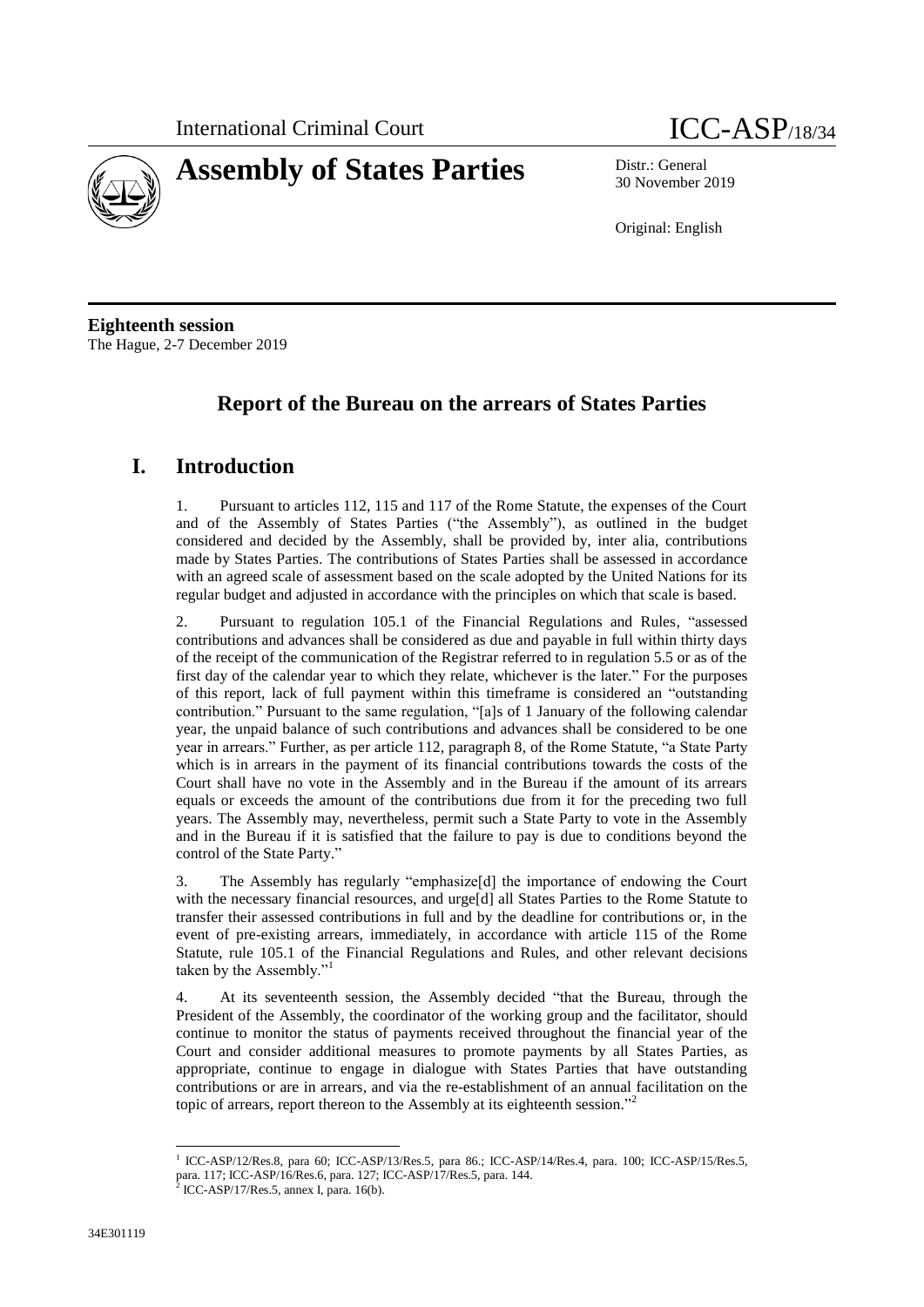5. Also at its seventeenth session, in the resolution on the budget, $3$  the Assembly urged all States Parties to make timely payments of their assessed contributions and requested the Court and States Parties to make serious efforts and take necessary steps to reduce the level of arrears and outstanding contributions as far as possible to avoid liquidity issues for the Court.<sup>4</sup> The Assembly also requested the Court to develop guidelines, consistent with existing rules and regulations, for States Parties which are in arrears and subject to the provisions regarding loss of voting rights, and which face significant economic hardship, to enter into voluntary and sustainable payment plans.<sup>5</sup> The Assembly further requested the Court to submit the guidelines to the Committee on Budget and Finance ("the Committee") in advance of its thirty-second session, and to keep States Parties informed of any such payment plans and their implementation through the facilitation on the budget. The issue of payment plans is accordingly under consideration in the budget facilitation.

6. The Bureau allocated the mandate for the topic of arrears to the New York Working Group on 12 December 2018, and on 7 February 2019 Mr. Mohammad Nore Alam (Bangladesh) was appointed as the facilitator for the topic of arrears.

7. The objectives of the facilitation on the topic of arrears are as follows:

(a) To find ways to ensure that no assessed contributions to the Court remain outstanding, by promoting a culture of financial discipline;

(b) To seek ways of cooperating with States Parties that have not met their financial obligations in order to reverse any outstanding balances;

(c) To examine what could be done in the cases in which these outstanding contributions amount to arrears under article 112 of the Rome Statute and/or when obligations have not been met due to circumstances beyond the control of the States Parties in question;

(d) To keep under review the mechanism allowing States Parties to seek exemptions from article 112; and

To enhance communication among the Assembly, the Court and States Parties in arrears, so as to address the issue of outstanding assessed contributions more effectively.

### **II. Status of contributions and arrears**

8. As of 31 October 2019, the total outstanding contributions, including for the regular budget, the Working Capital Fund, the Contingency Fund, and the host State loan, stood at €37,537,582.

9. As of 31 October 2019, 76 States Parties were fully settled, 22 States Parties had outstanding contributions for the 2019 budget, and 25 States Parties were in arrears, 12 of which were ineligible to vote and were required to make a minimum payment in order to avoid the application of article 112, paragraph 8, of the Rome Statute.

10. In the report on the work of its thirty-second session, as part of its consideration of the guidelines for payment plans submitted by the Court, the Committee on Budget and Finance "strongly recommended that such requests for exemption only be granted following the payment of the minimum amounts identified and after presenting payment plans for the remaining balance".<sup>6</sup> The Committee was also of the view that there are alternative ways of dealing with States in arrears that should be explored, and that the Assembly could also decide other measures to limit the participation of States in arrears in certain areas.<sup>7</sup>

1

 $3$  ICC-ASP/17/Res.4.

<sup>4</sup> ICC-ASP/17/Res.4, section C, para. 1.

<sup>&</sup>lt;sup>5</sup> ICC-ASP/17/Res.4, section C, para. 2.

ICC-ASP/18/5, para. 30.

<sup>7</sup> ICC-ASP/18/5, para. 35.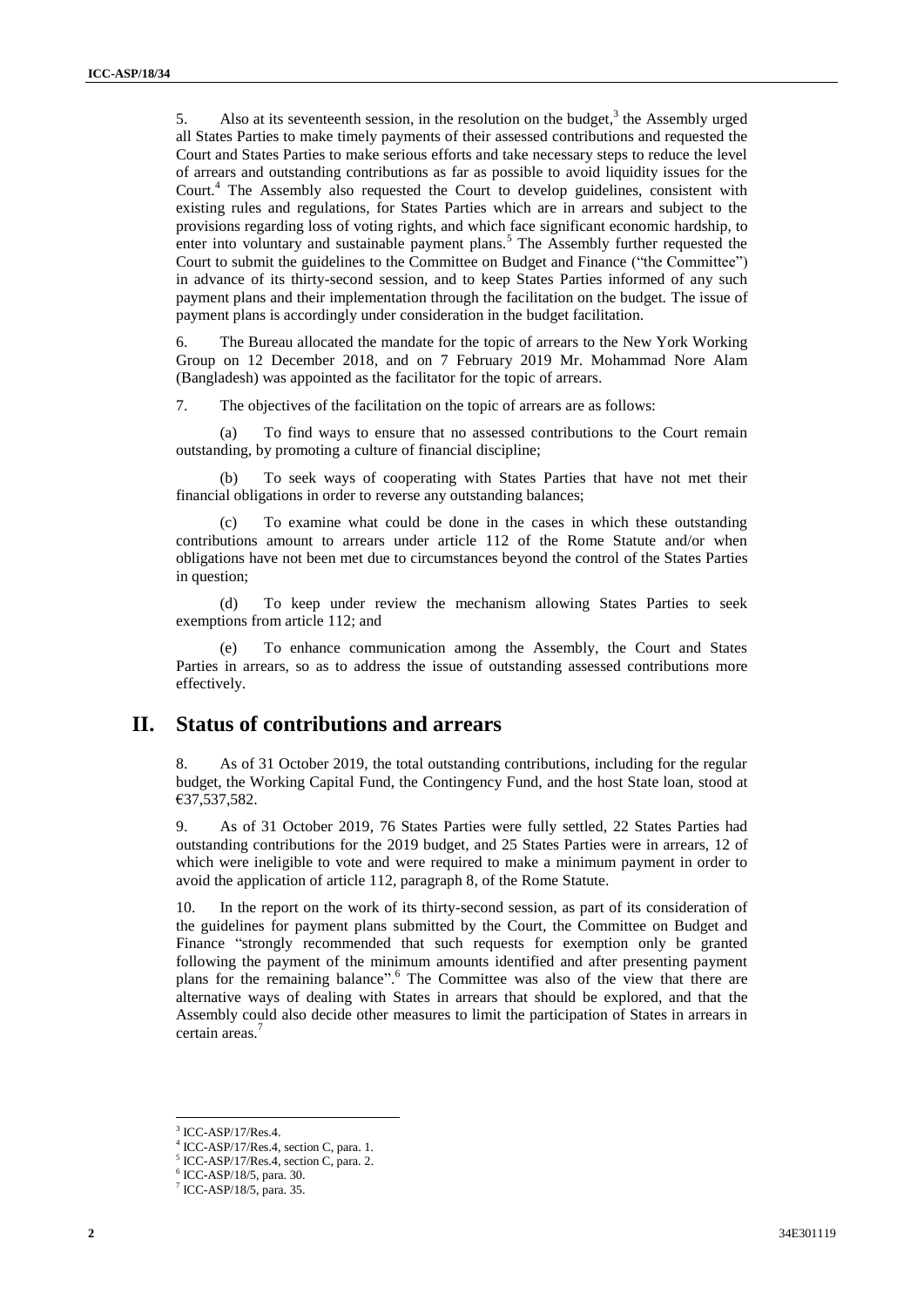11. In the report on the work of its thirty-third session, the Committee urged all States Parties to make their payments on time in order to ensure that the Court has sufficient funds throughout the year, and recalled its previous recommendation that the President of the Assembly and Court officials take up this issue with States that have outstanding dues whenever they have bilateral meetings.<sup>8</sup> The Committee also reiterated its concern regarding the trend of increasing arrears in recent years, which resulted in a significant risk of a liquidity shortfall, as had also been highlighted in the report of the External Auditor on the budget process of the Court.<sup>9</sup> In addition, the Committee recalled the recommendation of the External Auditor that, in order to strengthen the process of recovering outstanding contributions, States Parties in arrears for the preceding two full years should only be allowed to vote once the payment schedule is fulfilled, or that requests for exemption should be granted only after the payment of a minimum amount identified and once a payment plan for the remaining balance has been presented. The Committee considered that the upcoming elections of judges and the Prosecutor presented a situation where voting rights would be highly sought after and thus urged States in arrears to settle their accounts in a timely manner.<sup>10</sup>

#### **III. Consultations and sharing of information**

12. As in previous years, information on the status of contributions to the Court was annexed to the reports of the two sessions of the Committee.<sup>11</sup> In addition, as mandated by the Assembly at its seventeenth session, $12$  States Parties received a monthly financial report from the Court which included information on the status of contributions.

13. The Secretariat periodically updated the facilitator on the status of contributions and arrears. On 11 April and 11 October 2019 the Secretariat sent letters to the States Parties subject to the provisions of article 112, paragraph 8, of the Statute.

14. During 2019, the facilitator met with relevant State Party delegations from Permanent Missions to the United Nations, particularly those with significant outstanding contributions, to discuss both the amount and status of their arrears. The facilitator also reached out to delegations from States Parties that are currently subject to article 112, paragraph 8, of the Statute, and urged them to restore their voting rights by settling their arrears.

### **IV. Conclusions and recommendations**

15. Bearing in mind the worrisome state of outstanding contributions and arrears, the status of contributions should be kept under close observation. The Assembly must continue to undertake focused efforts to ensure that no assessed contributions to the Court remain outstanding and to ensure that the requests for payment are acted upon by all States Parties. For this reason the facilitator recommends that the Assembly continue to have an annual facilitation on the matter of arrears.

16. The facilitator concludes his inter-sessional work by recommending to the Assembly the inclusion in the omnibus resolution of the paragraphs contained in the annex to this report.

1

<sup>8</sup> ICC-ASP/18/15/AV, para. 169.

<sup>9</sup> ICC-ASP/18/15/AV, para. 187, referencing ICC-ASP/18/2/Rev.1.

<sup>&</sup>lt;sup>10</sup> ICC-ASP/18/15/AV, para. 171.

 $11$  See ICC-ASP/18/5 and ICC-ASP/18/15.

<sup>&</sup>lt;sup>12</sup> ICC-ASP/17/Res.4, section N, para. 10.